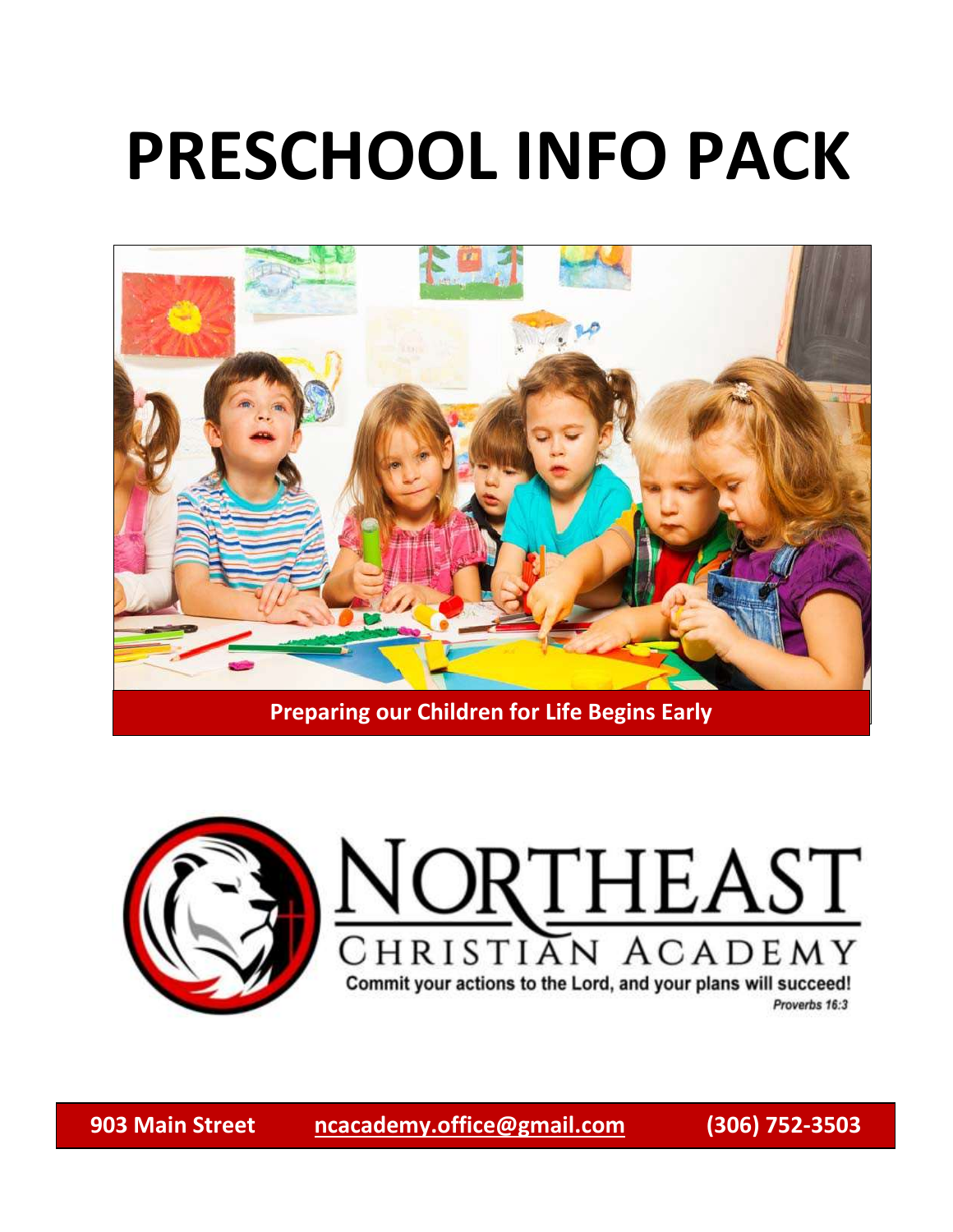

#### **NORTHEAST CHRISTIAN ACADEMY**

### **Our Preschool Program**

At Northeast Christian Academy we believe in developing the whole child – socially, physically, emotionally, intellectually and spiritually. Our vision is to educate students through Biblical values, character building, play as well as academic experience. Our small class sizes allow the teacher to spend time with individual students – to give them the attention and instruction they need. We will be offering preschool for 3 and 4 year olds.

#### **Experience**

- 
- 
- Stories<br> Games<br> Special Visitors<br> Music<br> Outdoor Play
- 
- 
- Show and Tell<br>
Art Activities<br>
Role Play<br>
Devotions<br>
Bible Study
- 
- 
- Christmas Program Year-End Celebration Imaginative Play Activity Centered Field Trips
	-

*Our goal is for school and home to work as a team to model and instill positive values.*



The classroom offers a mixture of structured and play based activities. Our program will help your child to build essential skills and understanding to become a life-long learner.

#### **Development**

- 
- Coordination Speaking Skills Creativity Math Skills
- 
- 
- Confidence Decision Making Biblical Values
- Christian Character Cooperation Problem Solving
- Comprehension Respect for Others Independence



#### **Our Mission**

To assist parents by providing a quality, Bible-based education in a Christian environment. This is accomplished by nurturing each child to grow spiritually, academically, socially, emotionally and physically, with an emphasis on Christian values and character development.

**NCA is about God, Children, Families, Community, Learning and Inclusion**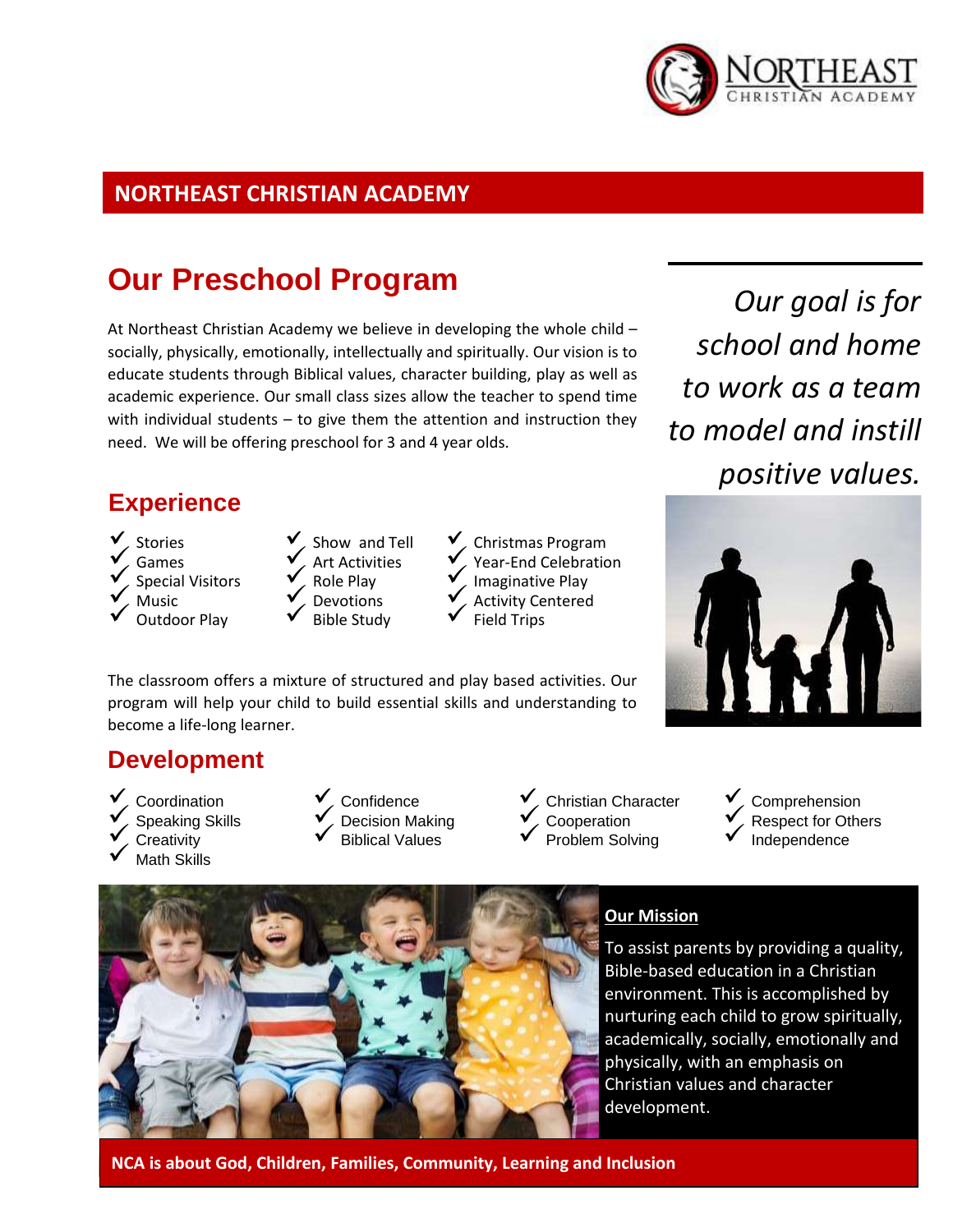

Vision: to see young people raised up to be Godly leaders in society

# **Student Goals**

Throughout your child's year in Preschool, you can expect to see the following things happen:

- $\rightarrow$  Your child will work independently and take initiative.
- $\rightarrow$  Your child will learn that school is a safe, pleasant and fun place to be.
- $\rightarrow$  Your child will increase in his/her understanding of the world around them.
- $\rightarrow$  Your child will increase in his/her ability to communicate.
- $\rightarrow$  Your child will learn to think of others and respect those around him/her.
- $\rightarrow$  Your child will realize that we are all created equal despite our colour or background.

# **Why Choose NCA Preschool?**

- $\checkmark$  Development of responsibility and leadership qualities from an early age
- $\checkmark$  Christian emphasis
- $\sqrt{R}$
- $\checkmark$  Caring staff who focus on student's success, wellbeing, and personal growth
- $\checkmark$  Our program runs alongside the school year, from September to June

# PRESCHOOL PRAYER

Dear Jesus,

Please show me how to spend this day

Sharing your LOVE in every way

To play and laugh and have lots of fun

Shining your light and giving your grace

Sharing your JOY with a smile on my face!





Making learning fun!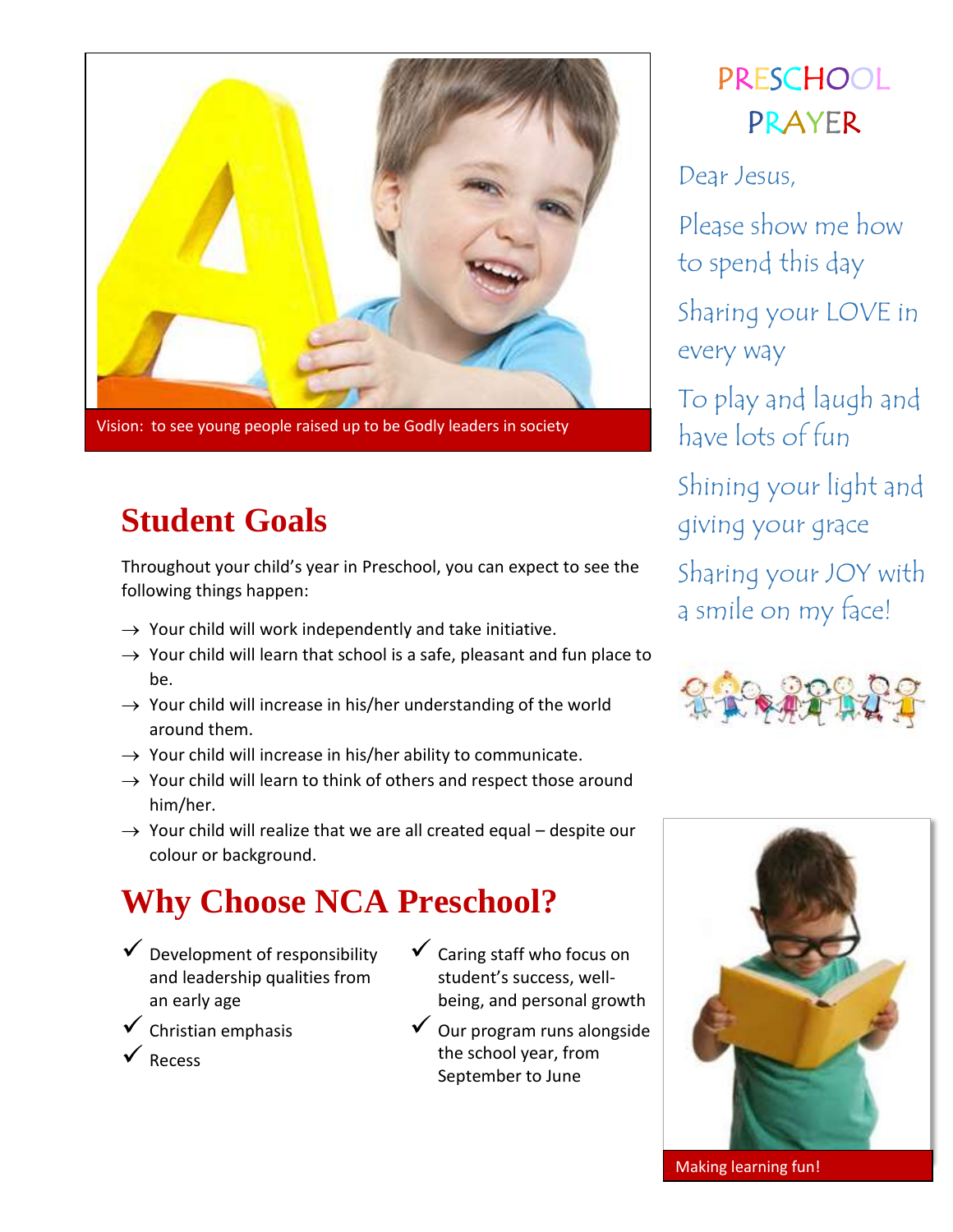### **Days of Preschool**

Tuesdays 3 and 4 year olds (8:45-Noon)

Thursdays 3 and 4 year olds (8:45 – Noon)

**Please Note:** All Preschool students must be Potty - Trained.

**Sowing God's Truth**

# **Growing Young Lives**

**Reaping Right Living!**



**Creating an environment where students become excited about learning!**

### **Preparing Your Child:**

- 1. Read, read, and then read some more! The more books your child is exposed to, the better.
- 2. Whenever you read a new book together for the first time, ask your child to predict what they think will happen next.
- 3. After you read together, ask your son or daughter, different questions about the characters, setting or plot. Comprehension is a key component to learning to read.
- 4. Letters are all around us. Point out different letters everywhere you go – signs, cereal boxes, mail, etc.
- 5. Play "Go Fish" with alphabet cards. This is a great way to practice identifying letters.
- 6. Practice writing their name and that of other family members. Tracing, copying, or even creating the letters from objects are great ways to do this.
- 7. Count, count and then count some more!
- 8. Practice printing and copying different numbers. Get creative!

*Children learn through play. Provide as many opportunities as possible for creative play. Talk to them about what they are playing. Role-play and help them to foster their imagination!*